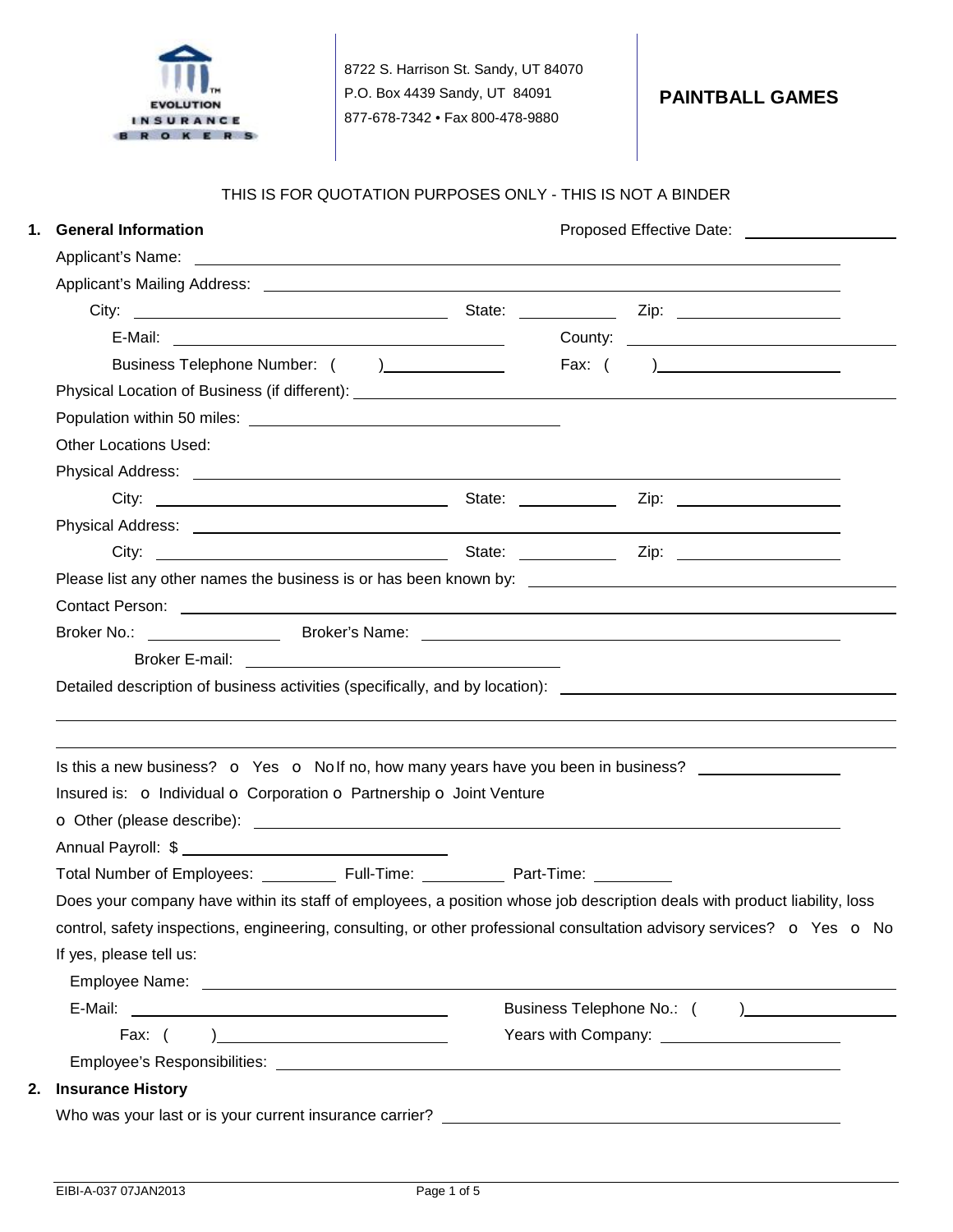Please provide Insurance Company Name(s) for all companies that providing insurance for the last three (3) years.

|                            | Coverage: | Coverage: | Coverage: |
|----------------------------|-----------|-----------|-----------|
| <b>Company Name</b>        |           |           |           |
| <b>Expiration Date</b>     |           |           |           |
| <b>Annual Premium</b>      | œ<br>J    | ጥ<br>จ    | Φ         |
| Limits                     |           |           |           |
| (per accident / aggregate) |           |           |           |

Have you ever had a claim? o Yes o No

Attach a five year loss/claims history, including details. (REQUIRED)

Have you had any incident, event, occurrence, loss, or Wrongful Act which might give rise to a Claim covered by this Policy, prior to the inception of this Policy? Comparison of the Policy?

If yes, please explain:

| Have you attempted to place this risk in Standard Markets?           | O Yes O No |
|----------------------------------------------------------------------|------------|
| If the standard markets are declining placement, please explain why: |            |
| 3. Desired Insurance                                                 |            |
| <b>Limit of Liability desired:</b>                                   |            |
| 50,000 per accident / 100,000 annual aggregate<br>$\circ$            |            |
| 100,000 per accident / 200,000 annual aggregate<br>$\circ$           |            |
| 100,000 per accident / 300,000 annual aggregate<br>$\Omega$          |            |
| 200.000 per accident / 300.000 annual accrease<br>⌒                  |            |

- 200,000 per accident / 300,000 annual aggregate
- o 200,000 per accident / 500,000 annual aggregate
- o 300,000 per accident / 300,000 annual aggregate o 300,000 per accident / 500,000 annual aggregate
- o 300,000 per accident / 1,000,000 annual
- aggregate
- o 500,000 per accident / 500,000 annual aggregate
- o 500,000 per accident / 1,000,000 annual aggregate

**Self Insured Retention (SIR):** o \$1,000 (Minimum) o \$1,500 o \$2,500 o \$5,000 o \$10,000

## **4. Business Activities**

- 1. Length of season:
- 2. Describe all activities for which coverage is being requested (use additional sheets if necessary). Activities which are not identified and for which no coverage charge has been made are excluded. Some activities will need to be further described in supplemental questionnaires.
- 3. Premises/Locations: Please include any information which adequately describes your premisesi.e. photos, diagrams, brochures, etc.

List all locations at which activities are to take place:

Address: National Address:

How many buildings?<br>
How many buildings?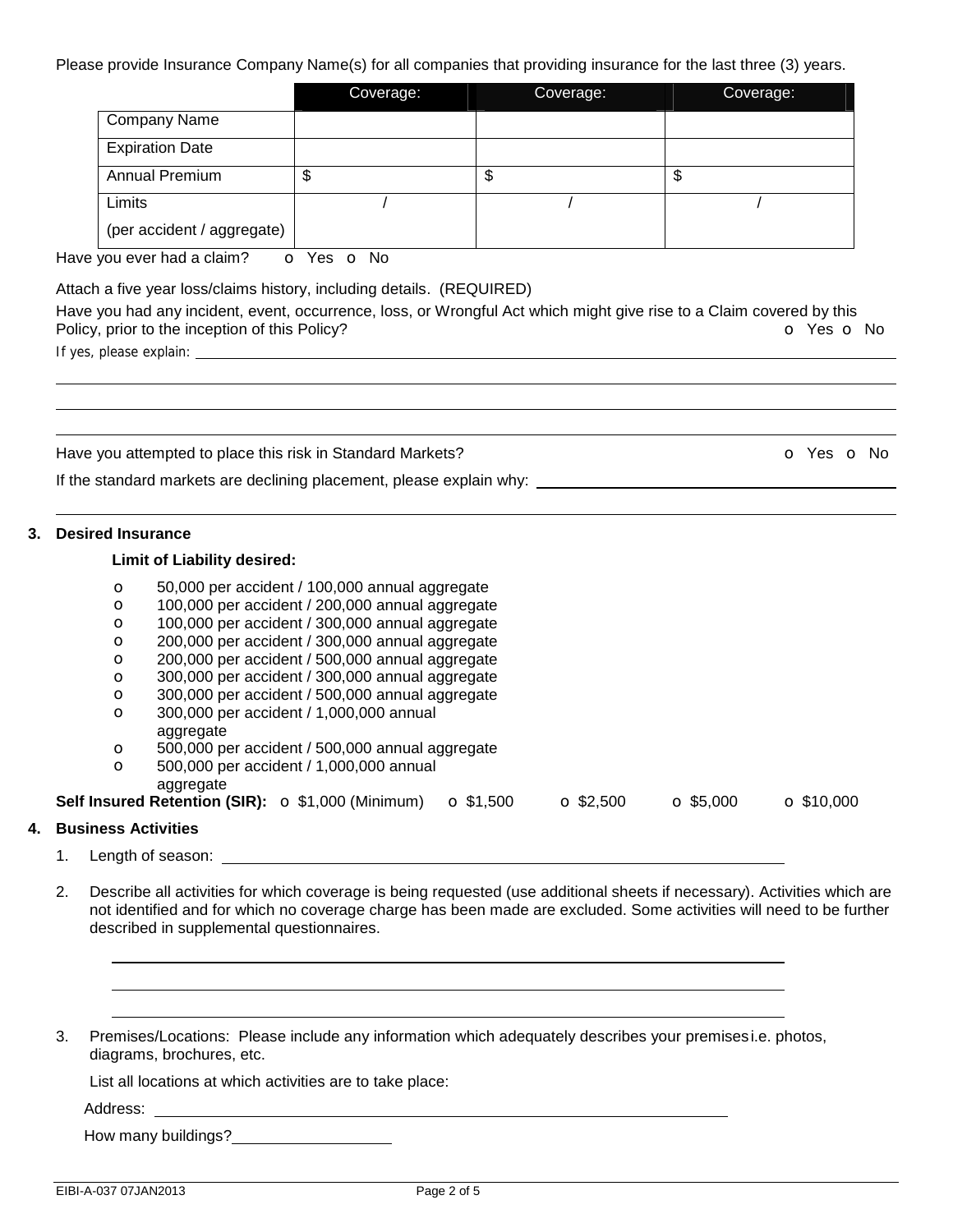|     | How many buildings?<br>Now many buildings?                                                                                                                                                                                           |            |           |           |                                          |  |
|-----|--------------------------------------------------------------------------------------------------------------------------------------------------------------------------------------------------------------------------------------|------------|-----------|-----------|------------------------------------------|--|
|     |                                                                                                                                                                                                                                      |            |           |           |                                          |  |
|     | How many buildings?<br>Management and the many buildings?                                                                                                                                                                            |            |           |           |                                          |  |
| 4.  | Is there water located on the premises? o Yes o No                                                                                                                                                                                   |            |           |           |                                          |  |
|     | If yes, is the water: $\bullet$ pond(s) $\bullet$ lake(s) $\bullet$ river(s) $\bullet$ creek(s)                                                                                                                                      |            |           |           |                                          |  |
| 5.  | List all parties who have an interest in the premises:                                                                                                                                                                               |            |           |           |                                          |  |
|     |                                                                                                                                                                                                                                      |            |           |           |                                          |  |
|     |                                                                                                                                                                                                                                      |            |           |           |                                          |  |
|     |                                                                                                                                                                                                                                      |            |           |           |                                          |  |
|     |                                                                                                                                                                                                                                      |            |           |           |                                          |  |
|     |                                                                                                                                                                                                                                      |            |           |           |                                          |  |
|     |                                                                                                                                                                                                                                      |            |           |           |                                          |  |
|     | <b>Equipment</b>                                                                                                                                                                                                                     |            |           |           |                                          |  |
| 6.  | How often is equipment checked and inspected? __________________________________                                                                                                                                                     |            |           |           |                                          |  |
| 7.  | Who is responsible for equipment maintenance? __________________________________                                                                                                                                                     |            |           |           |                                          |  |
| 8.  | Do your customers use or rent any of your equipment?<br><b>o</b> Yes <b>o</b> No                                                                                                                                                     |            |           |           |                                          |  |
| 9.  | Do you keep any maintenance records?                                                                                                                                                                                                 |            |           |           | <b>o</b> Yes <b>o</b> No                 |  |
|     |                                                                                                                                                                                                                                      |            |           |           |                                          |  |
|     |                                                                                                                                                                                                                                      |            |           |           |                                          |  |
|     |                                                                                                                                                                                                                                      |            |           |           |                                          |  |
|     | Age Requirements for use: <u>example and the contract of the contract of the contract of the contract of the contract of the contract of the contract of the contract of the contract of the contract of the contract of the con</u> |            |           |           |                                          |  |
|     | <b>Risk Management</b>                                                                                                                                                                                                               |            |           |           |                                          |  |
|     | 10. Do you have an accident/emergency plan? o Yes o No                                                                                                                                                                               |            |           |           |                                          |  |
|     | 11. Are all activities supervised? o Yes o No                                                                                                                                                                                        |            |           |           |                                          |  |
|     | If no, please describe unsupervised activities:                                                                                                                                                                                      |            |           |           |                                          |  |
|     |                                                                                                                                                                                                                                      |            |           |           |                                          |  |
|     | 12. Do you use liability waivers?                                                                                                                                                                                                    |            |           |           | O Yes O No If yes, please attach a copy. |  |
| 13. | Do you have an operating plan or procedures manual?<br>O Yes O No If yes, please attach a copy.                                                                                                                                      |            |           |           |                                          |  |
|     | 14. Are medical facilities or first aid stations/personnel provided?<br>o Yes o No                                                                                                                                                   |            |           |           |                                          |  |
|     | <b>Employees</b>                                                                                                                                                                                                                     |            |           |           |                                          |  |
|     | 15. Do you utilize Independent Contractors as employees?<br>o Yes o No                                                                                                                                                               |            |           |           |                                          |  |
|     | 16. What is the minimum age of employees?<br>$O$ 16-18<br>$O$ 18-21<br>$O$ 21+                                                                                                                                                       |            |           |           |                                          |  |
|     | 17. How many employees do you have?                                                                                                                                                                                                  |            |           |           |                                          |  |
|     |                                                                                                                                                                                                                                      |            | Part-Time | Full-time |                                          |  |
|     |                                                                                                                                                                                                                                      | Seasonal   |           |           |                                          |  |
|     |                                                                                                                                                                                                                                      | Year round |           |           |                                          |  |

18. Please enclose resumes of your manager(s).

# **Security**

19. Describe crowd control: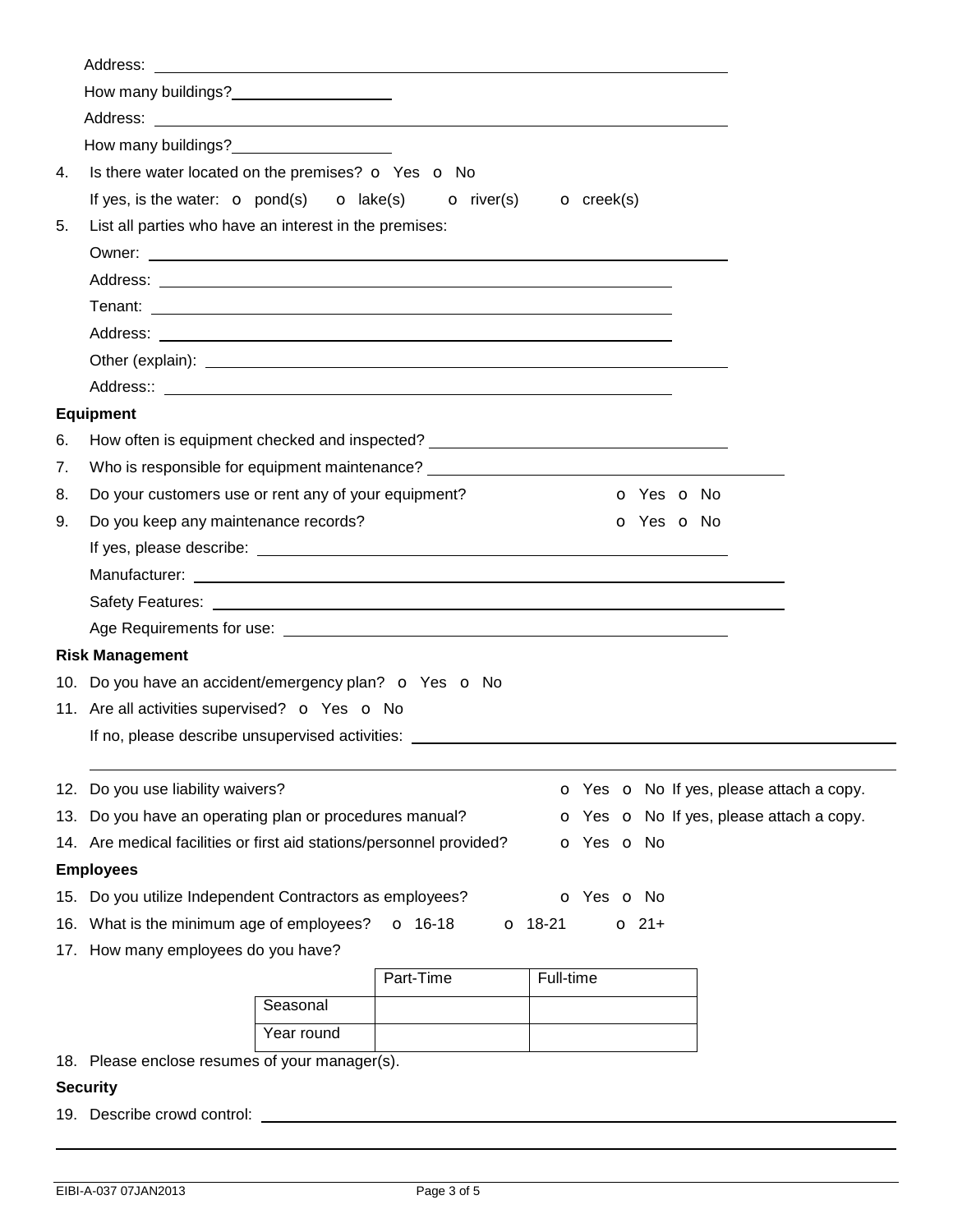21. Do you use security personnel?  $\bullet$  Yes  $\bullet$  No If yes, how many?

### **Independent Contractors/Concessions**

- 22. Are there any Independent contractors or concessions operating on your business premises? **o** Yes **o** No If yes, please list:  $\qquad \qquad \qquad$
- 23. Have you obtained certificates of insurance from all independent contractors or concessions? **o** Yes **o** No If yes, please enclose copies.
- 24. What, if any, are the minimum and maximum age, weight, or height requirements for participants?

|                          | Minimum | Maximum |
|--------------------------|---------|---------|
| Age                      |         |         |
| Height (in feet, inches) |         |         |
| Weight (in pounds)       |         |         |

#### **Customers/Patrons/Participants**

- 25. How many people participate in your recreational activities at this location annually?
- 26. What are the most people that you could have participating in one day?
- 27. Gross receipts: Break out gross receipts by category

|                         | Last year | This year |
|-------------------------|-----------|-----------|
| <b>Retail Sales</b>     | \$        | \$        |
| <b>Rental Fees</b>      | \$        | \$        |
| <b>Admission Fees</b>   | \$        | \$        |
| <b>Competition Fees</b> | \$        | \$        |
| Other                   | \$        | \$        |
| Total                   | \$        | \$        |

#### 28. Checklist of Enclosures:

- 
- 
- **o** Staff Manual (Optional) **o** Emergency Plan
- **o** Brochure **o** Advertising Materials
- **o** Liability Waiver (if used) **o** Operating plan, procedural manual (optional)
	-
- o Personnel Roster **o** Registration Form
- o First Aid Kit List

## **REPRESENTATIONS AND WARRANTIES**

The "Applicant" is the party to be named as the "Insured" in any insuring contract if issued. By signing this Application, the Applicant for insurance hereby represents and warrants that the information provided in the Application, together with all supplemental information and documents provided in conjunction with the Application, is true, correct, inclusive of all relevant and material information necessary for the Insurer to accurately and completely assess the Application, and is not misleading in any way. The Applicant further represents that the Applicant understands and agrees as follows: (i) the Insurer can and will rely upon the Application and supplemental information provided by the Applicant, and any other relevant information, to assess the Applicant's request for insurance coverage and to quote and potentially bind, price, and provide coverage; (ii) the Application and all supplemental information and documents provided in conjunction with the Application are warranties that will become a part of any coverage contract that may be issued; (iii) the submission of an Application or the payment of any premium does not obligate the Insurer to quote, bind, or provide insurance coverage; and (iv) in the event the Applicant has or does provide any false, misleading, or incomplete information in conjunction with the Application, any coverage provided will be deemed void from initial issuance.